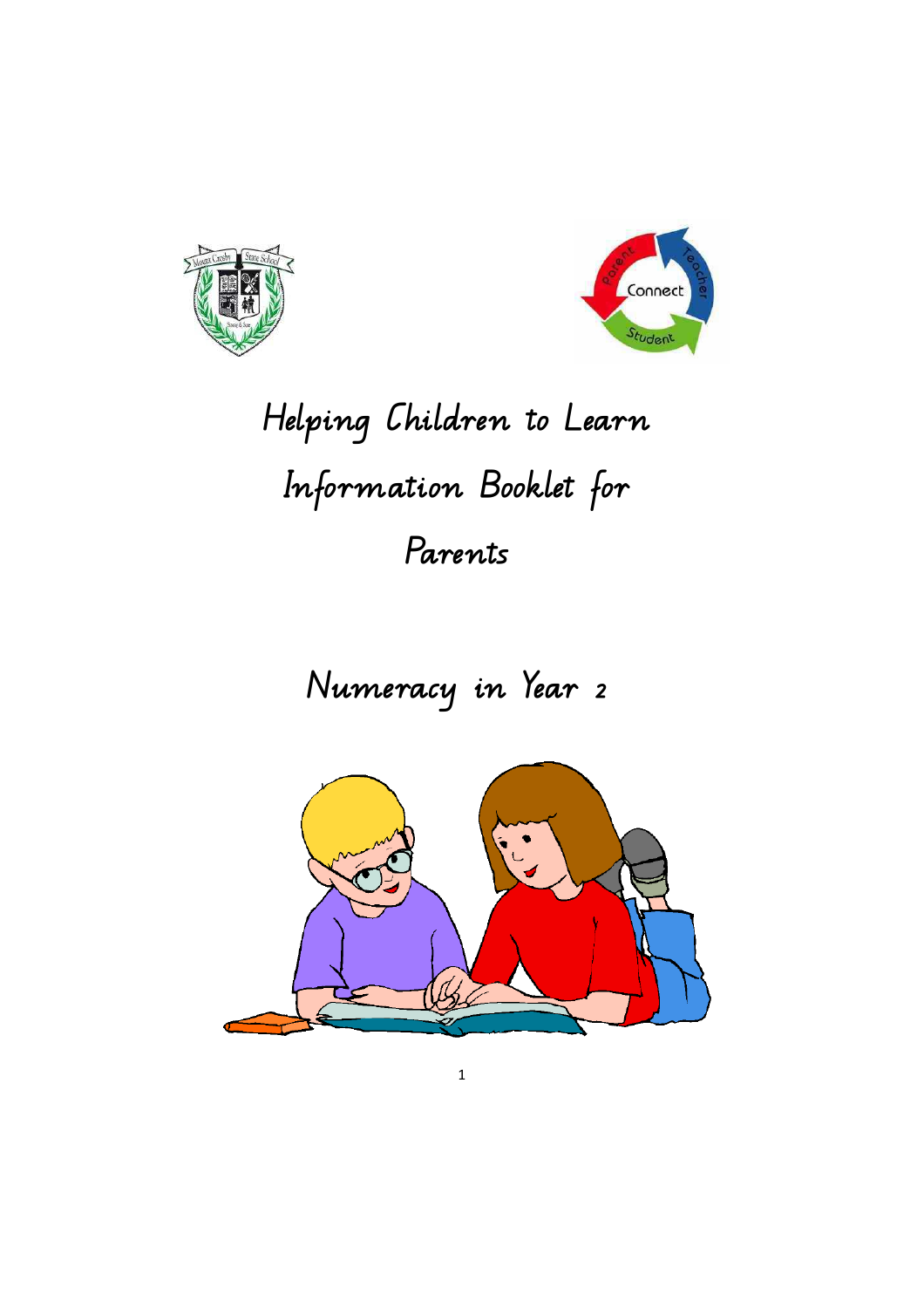

## **WALT AND WILF?**



#### **A Lile bit of Theory..**

We want to encourage our students to be actively involved in their learning because research shows that they are more motivated when they understand not just the task but the learning objective of the task. We want them to understand what they are being asked to do and what we hope they will learn in order to help them to make better decision about how they tackle a set task.

Learning is more effective if they are asked to help create the success criteria *(i.e. How will we know we've achieved this?)* because they can be clear about how their work will be judged and what the teacher wants to see in the finished task. By inviting children to help create the success criteria, we are involving them in their own learning and encouraging them to evaluate their performance.

Children need to know why they are learning something so that they can see how their work fits into the "bigger picture".



 *WALT is short for We Are Learning Today…* 

These are the learning objectives for the lesson.

#### *WILF is short for What I'm Looking for…*

 These are the success criteria against which the children and teacher judge how well they are doing.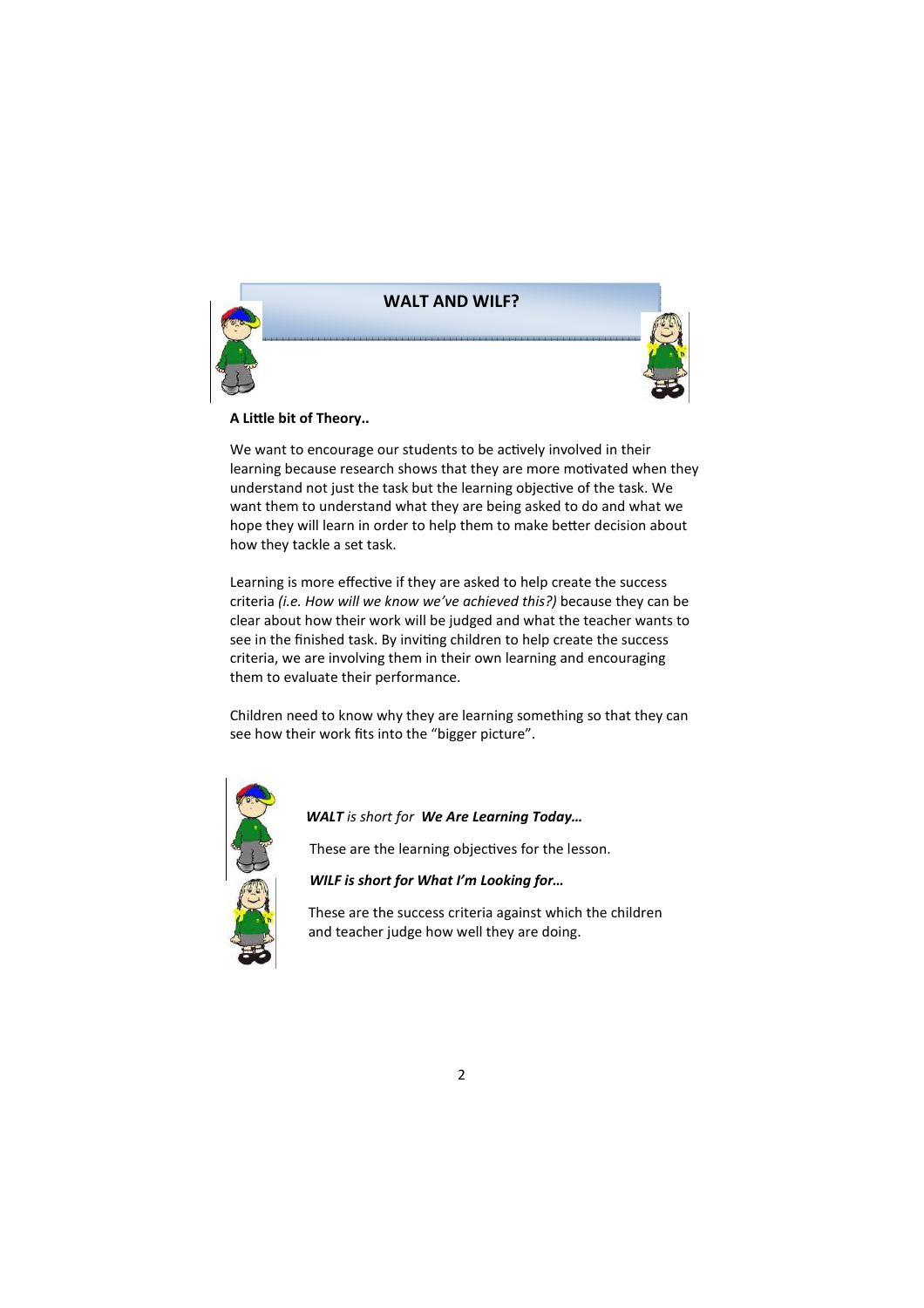| Year 2                                |                                        |
|---------------------------------------|----------------------------------------|
| WALT                                  | <b>WILF</b>                            |
| We are learning to                    | What I'm looking for                   |
| Read the time to the hour, half hour, | I know where the hands point for       |
| quarter to and quarter past on an     | "o'clock", half past, quarter past and |
| analogue clock.                       | quarter to the hour.                   |
|                                       |                                        |
|                                       |                                        |

You can help by asking your child "**What did you learn today?"** rather than **"What did you do today?"**

| <b>Problem Solving Strategies Taught Across Year 2</b> |                 |                 |                 |  |  |
|--------------------------------------------------------|-----------------|-----------------|-----------------|--|--|
| Term 1                                                 | Term 2          | Term 3          | Term 4          |  |  |
| Part-Part-Whole                                        | Focus on parts  | Benchmark-      | Patterns        |  |  |
| Make a list                                            | Patterns        | number line     | Make a list     |  |  |
| Draw a picture                                         | Make a list     | Draw a picture  | Benchmark-      |  |  |
| Benchmark-                                             | Part-Part-Whole | Focus on parts  | time/location   |  |  |
| Probability                                            |                 | Part-Part-Whole | Part-Part-Whole |  |  |

#### **Part-Part-Whole**

All addition and subtraction problems can be represented using the Part-Part-Whole Model. The Part-Part-Whole strategy enables students to identify the correct operation and represent the situation using the appropriate mathematical numbers and symbols**.** 



**Patterns** 

Look at a series of objects, colours or numbers to see if you can find a pattern. The pattern should repeat and may not always be obvious.



#### **Draw a Picture**

Drawing a picture gives you a visual and helps you to see the problem and find a solution.

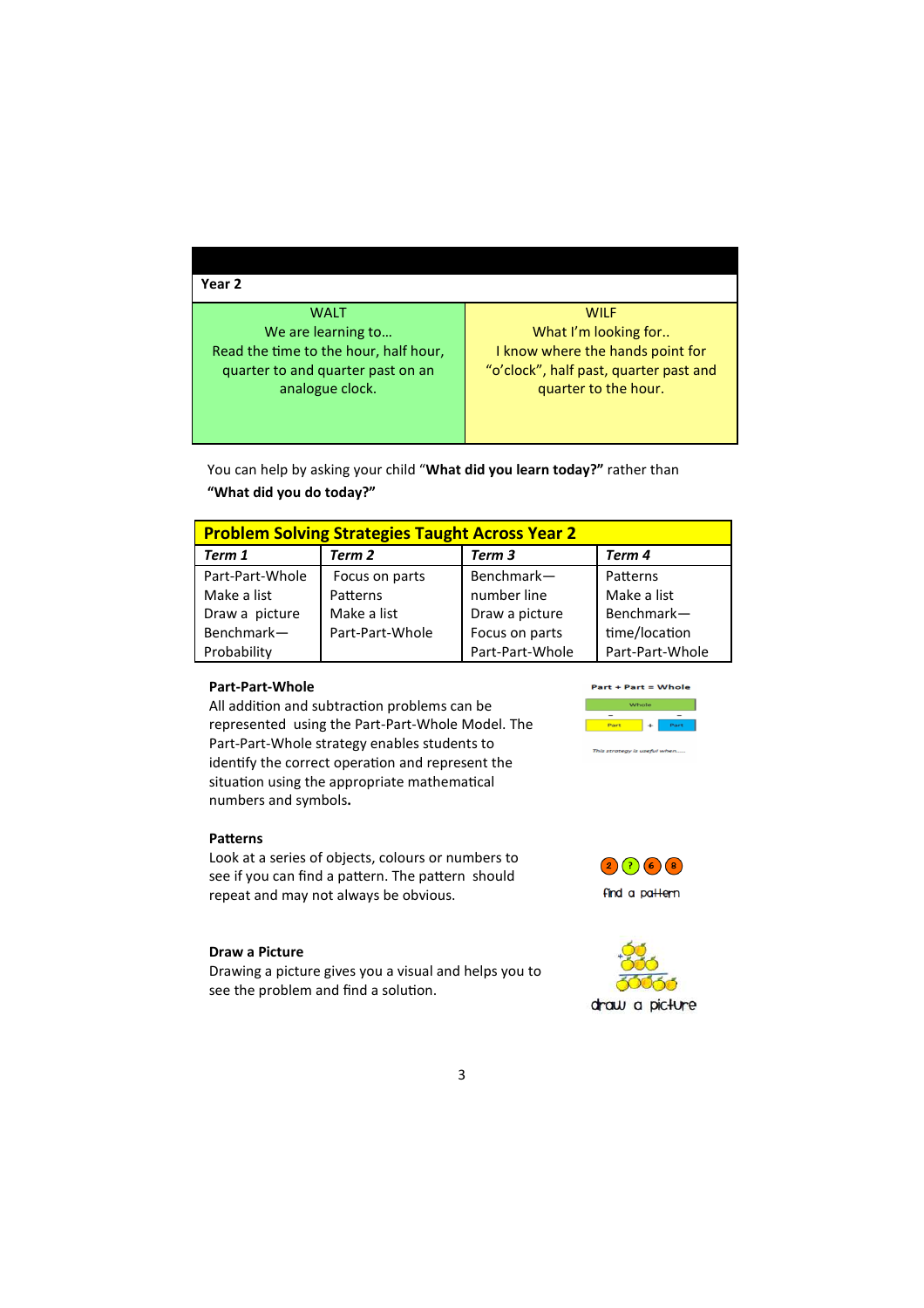#### **Number Sentences**

Change the word problem into a number problem to solve it.



write a number sentence

## **Focus on Parts**

Analyse the component parts that form the object their shape, size and placement, considering how the components fit and hold together.



**Benchmark - Number line**  A benchmark is a standard point of reference against which things may be compared.



 $^{\circ}10$ 

Benchmarking to 10 is fundamental to developing mental calculation skills

 $EG. 7 + 5 =$ 

710

**Benchmark - Time/Location** Recognise the numbers on the clock face, represent 2 different values depending on which hand is pointing to them: Hours or minute intervals

#### **Benchmark - Probability**

Identify every day events that involve chance, describe chance outcomes, and events as likely, unlikely, certain, or impossible.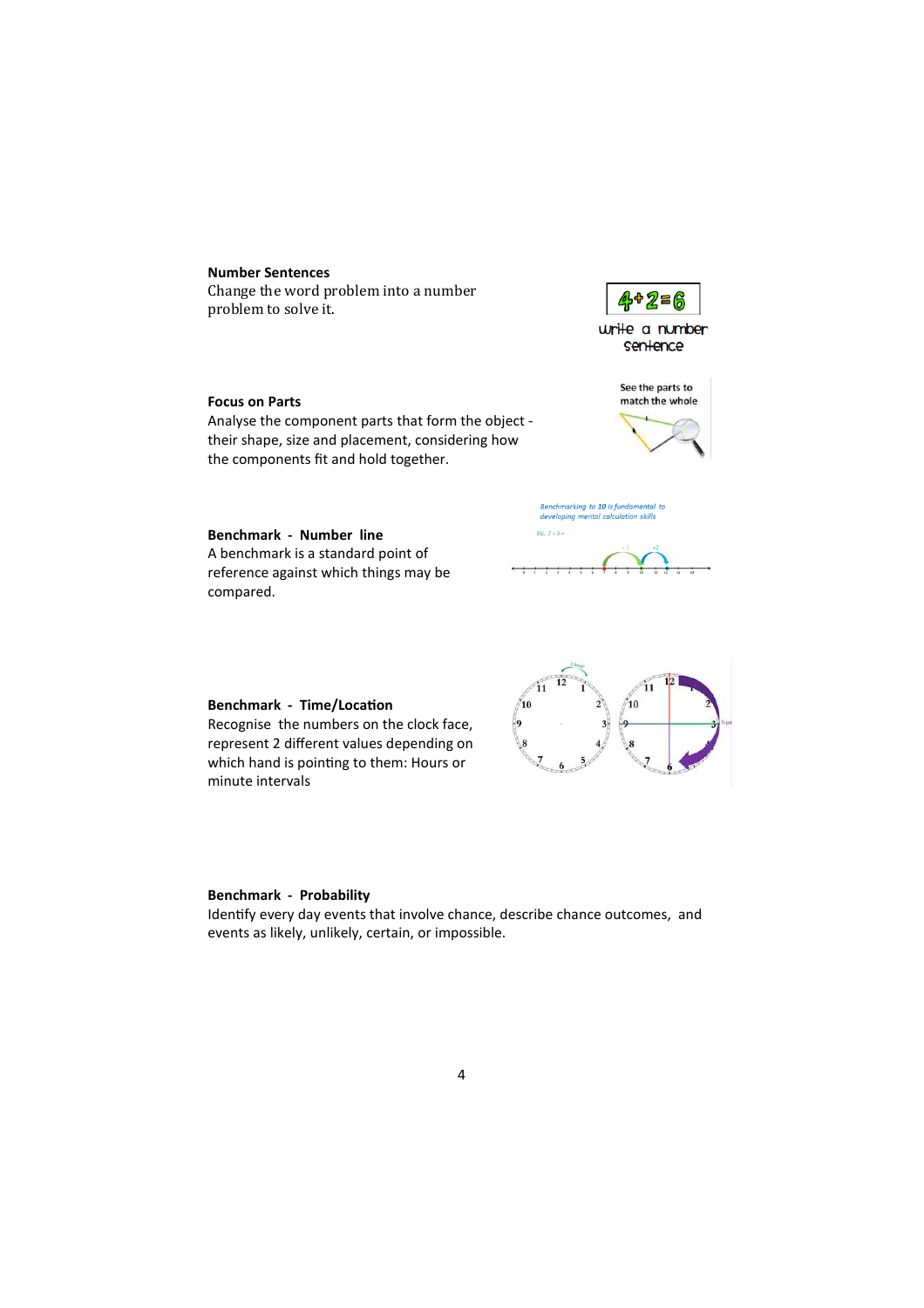#### **NUMBER FACTS**

Students in year 2 will investigate number sequences initially those increasing and decreasing by twos, threes, fives and ten from any starting point, and then moving to other sequences

They will develop fluency and confidence with numbers and calculations by saying number sequences.

## **WARMUPS**

**Goal:** Warmups are designed to promote fluency with core skills in a variety of contexts (to move core curriculum content from short term memory to long term memory).

Usually delivered at the start of a Maths block. A typical numeracy warmup may include:

- Number facts
- Times tables
- Counting
- Four processes
- Place Value
- Rules, formulae
- Maths vocabulary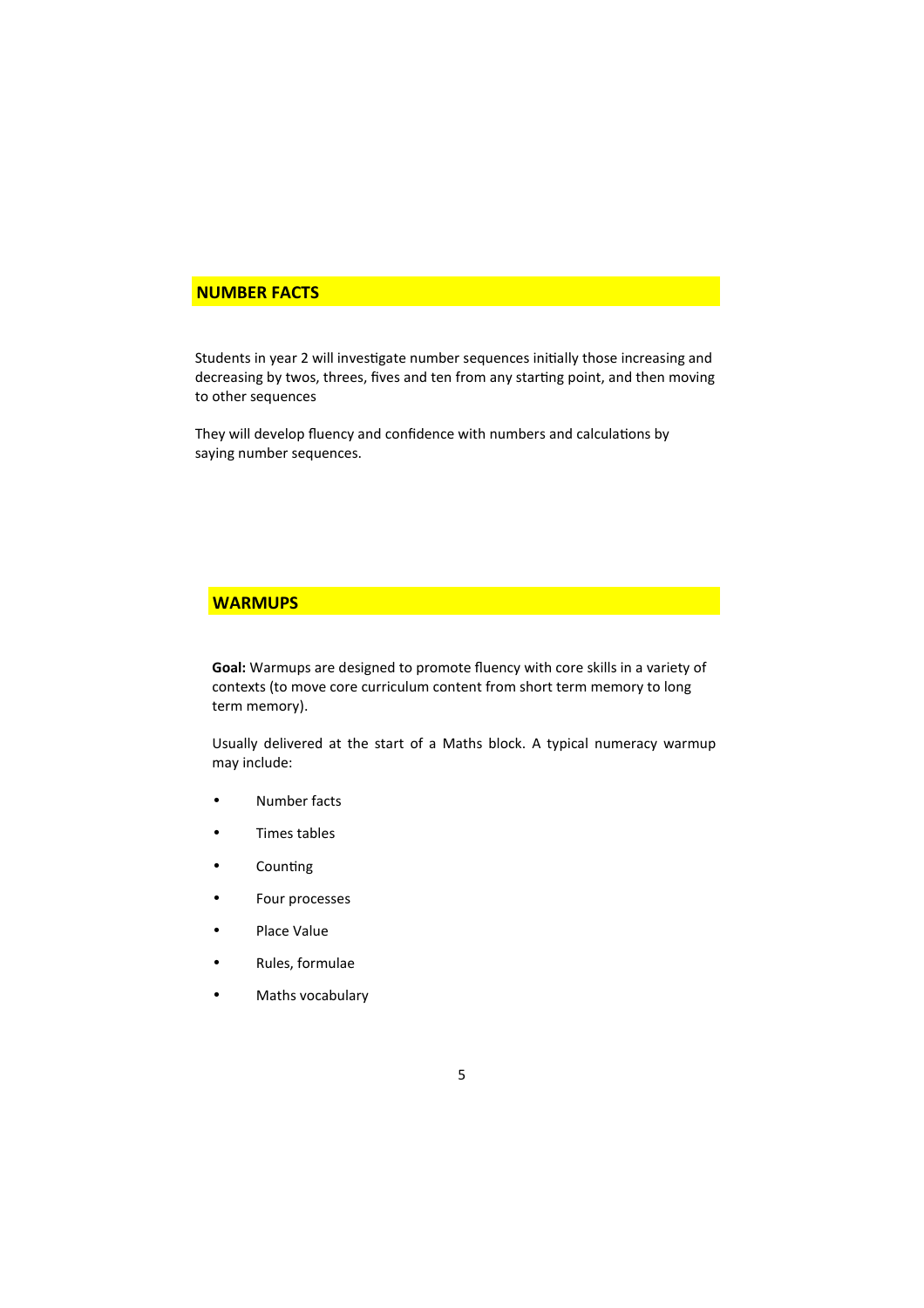## **Concepts taught in Year 2 - Australian Curriculum**

## Term 1

## **Number and place value**

- ♦ count collections in groups of ten
- represent two-digit numbers, read and write two-digit numbers
- connect two-digit number representations
- partition two-digit numbers
- use the twos, fives and tens counting sequence
- investigate twos, fives & tens number sequences
- represent addition and subtraction
- use part-part-whole relationships to solve problems
- ♦ connect part-part-whole understanding to number facts
- recall addition number facts
- add strings of single-digit numbers
- add 2-digit numbers
- represent multiplication and division
- solve simple multiplication and division problems

## **Using units of measurement**

- ♦ order days of the week and months of the year
- use calendars to record and plan significant events
- connect seasons to the months of the year
- compare lengths using direct comparison
- compare lengths using indirect comparison
- measure and compare lengths using non-standard units

## **Chance**

- ♦ identify every day events that involve chance
- describe chance outcomes
- ♦ describe events as likely, unlikely, certain, impossible

## **Data representation and interpretation**

- ♦ collect simple data, record data in lists and tables
- display data in a picture graph
- describe outcomes of data investigations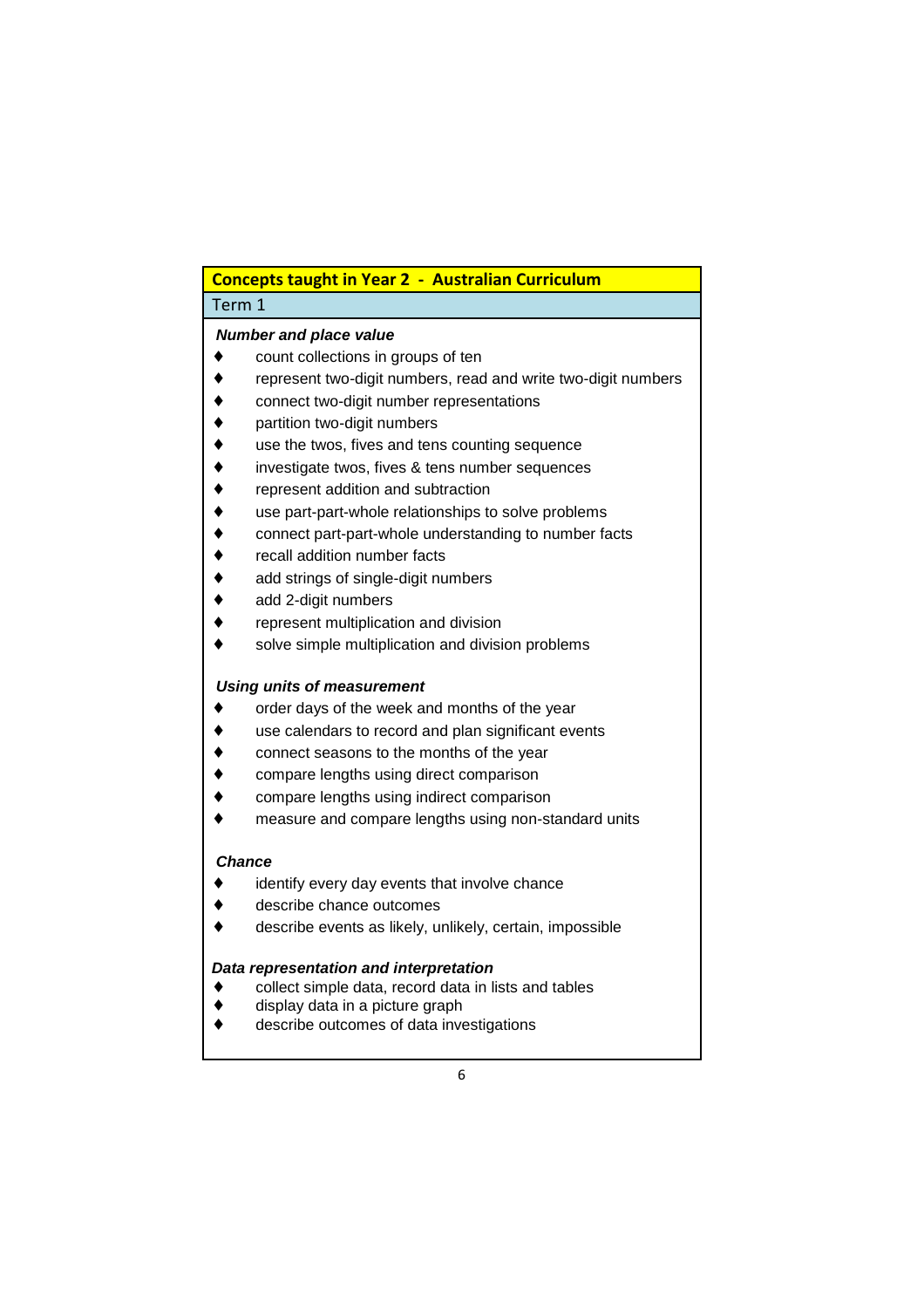| Concepts taught in Year 2 - Australian Curriculum |                                                                          |  |  |  |
|---------------------------------------------------|--------------------------------------------------------------------------|--|--|--|
| Term <sub>2</sub>                                 |                                                                          |  |  |  |
|                                                   | <b>Number and place value</b>                                            |  |  |  |
|                                                   | recall addition & subtraction number facts                               |  |  |  |
|                                                   | represent two-digit numbers                                              |  |  |  |
|                                                   | partition two-digit numbers into place value parts                       |  |  |  |
|                                                   | represent addition situations                                            |  |  |  |
|                                                   | describe part-part-whole relationships                                   |  |  |  |
|                                                   | add & subtract single and two-digit numbers                              |  |  |  |
|                                                   | solve addition & subtraction problems                                    |  |  |  |
|                                                   | represent multiplication, represent division                             |  |  |  |
|                                                   | solve simple grouping and sharing problems                               |  |  |  |
|                                                   | <b>Fractions and decimals</b>                                            |  |  |  |
|                                                   | represent halves & quarters of shapes                                    |  |  |  |
|                                                   | represent halves & quarters of collections                               |  |  |  |
|                                                   | represent eighths of shapes and collections                              |  |  |  |
|                                                   | describe the connection between halves, quarters & eighths               |  |  |  |
|                                                   | and solve simple number problems involving halves, quarters<br>& eighths |  |  |  |
|                                                   | <b>Money and financial mathematics</b>                                   |  |  |  |
|                                                   | describe the features of Australian coins                                |  |  |  |
|                                                   | count coin collections                                                   |  |  |  |
|                                                   | identify equivalent combinations                                         |  |  |  |
|                                                   | identify \$5 & \$10 notes                                                |  |  |  |
|                                                   | count small collections of coins & notes                                 |  |  |  |
|                                                   | <b>Patterns and algebra</b>                                              |  |  |  |
|                                                   | identify the 3s counting sequence                                        |  |  |  |
|                                                   | describe number patterns                                                 |  |  |  |
|                                                   | identify missing elements in counting patterns                           |  |  |  |
|                                                   | solve simple number pattern problems                                     |  |  |  |
|                                                   |                                                                          |  |  |  |
|                                                   |                                                                          |  |  |  |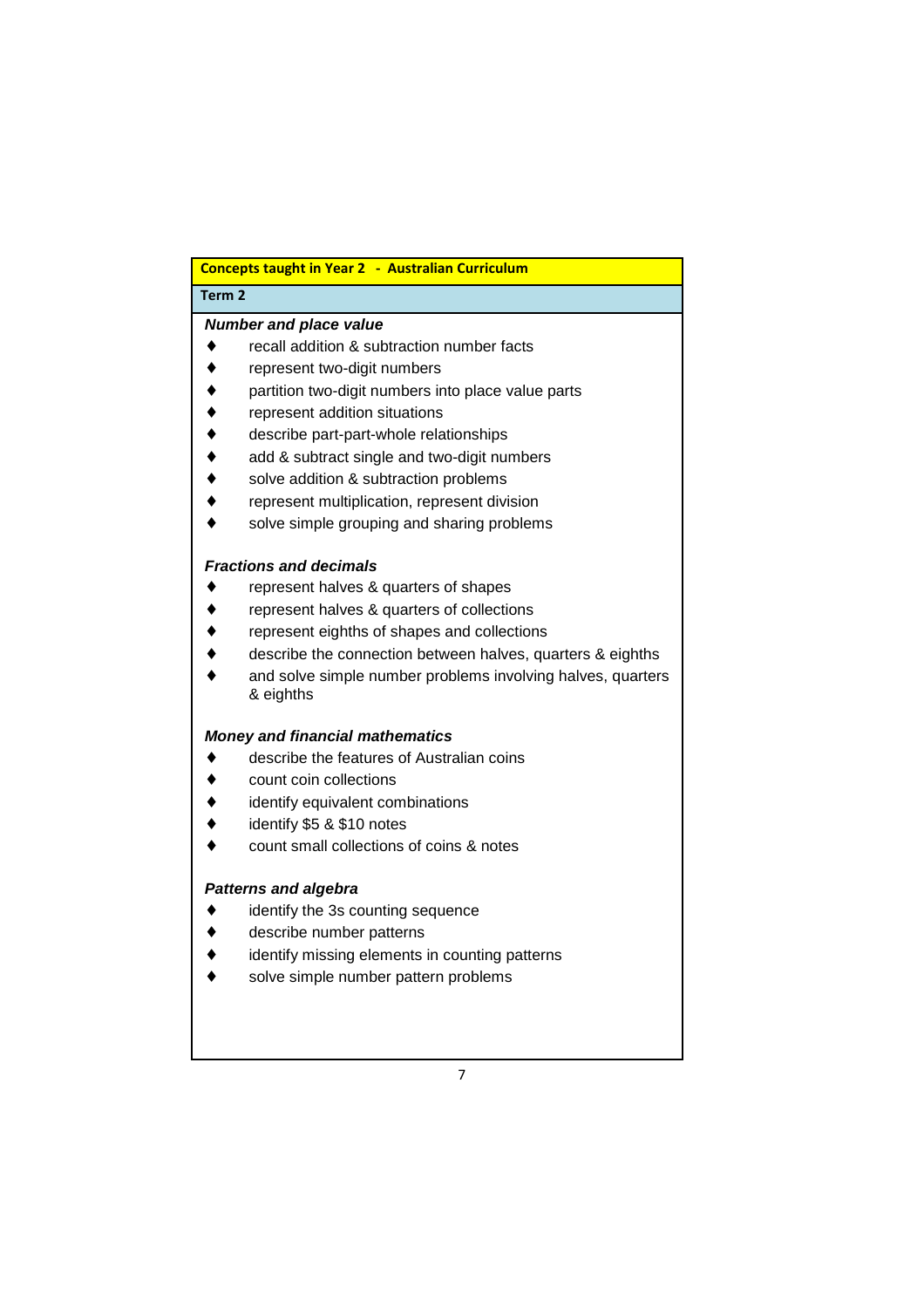|                   | <b>Concepts taught in Year 2 - Australian Curriculum</b>                  |  |
|-------------------|---------------------------------------------------------------------------|--|
|                   | Term 2 Continued                                                          |  |
|                   | <b>Using units of measurement</b>                                         |  |
|                   | use a calendar                                                            |  |
|                   | identify the number of days in each month                                 |  |
|                   | relate months to seasons                                                  |  |
|                   | tell time to the quarter hour                                             |  |
|                   | compare and order area of shapes and surfaces                             |  |
|                   | cover surfaces to represent area                                          |  |
|                   | measure area with informal units                                          |  |
| <b>Shape</b>      |                                                                           |  |
|                   | recognise and name familiar 2D shapes                                     |  |
|                   | describe the features of 2D shapes                                        |  |
|                   | draw 2D shapes & describe the features of familiar 3D objects             |  |
|                   |                                                                           |  |
|                   | <b>Location and transformation</b>                                        |  |
|                   | interpret simple maps of familiar locations<br>describe 'bird's-eye view' |  |
|                   | use appropriate language to describe locations                            |  |
|                   | use simple maps to identify locations of interest                         |  |
|                   |                                                                           |  |
|                   | <b>Concepts taught in Year 2-Australian Curriculum</b>                    |  |
| Term <sub>3</sub> |                                                                           |  |
|                   | <b>Number and place value</b>                                             |  |
|                   | count to and from 1000                                                    |  |
|                   | represent three-digit numbers                                             |  |
|                   | partition three-digit numbers                                             |  |
|                   | compare and order three-digit numbers                                     |  |
|                   | read and write three-digit numbers                                        |  |
|                   | recall addition number facts                                              |  |
|                   | identify related addition and subtraction facts                           |  |
|                   | add and subtract with two-digit numbers                                   |  |
|                   | represent multiplication and division                                     |  |
|                   | use multiplication to solve problems                                      |  |
|                   |                                                                           |  |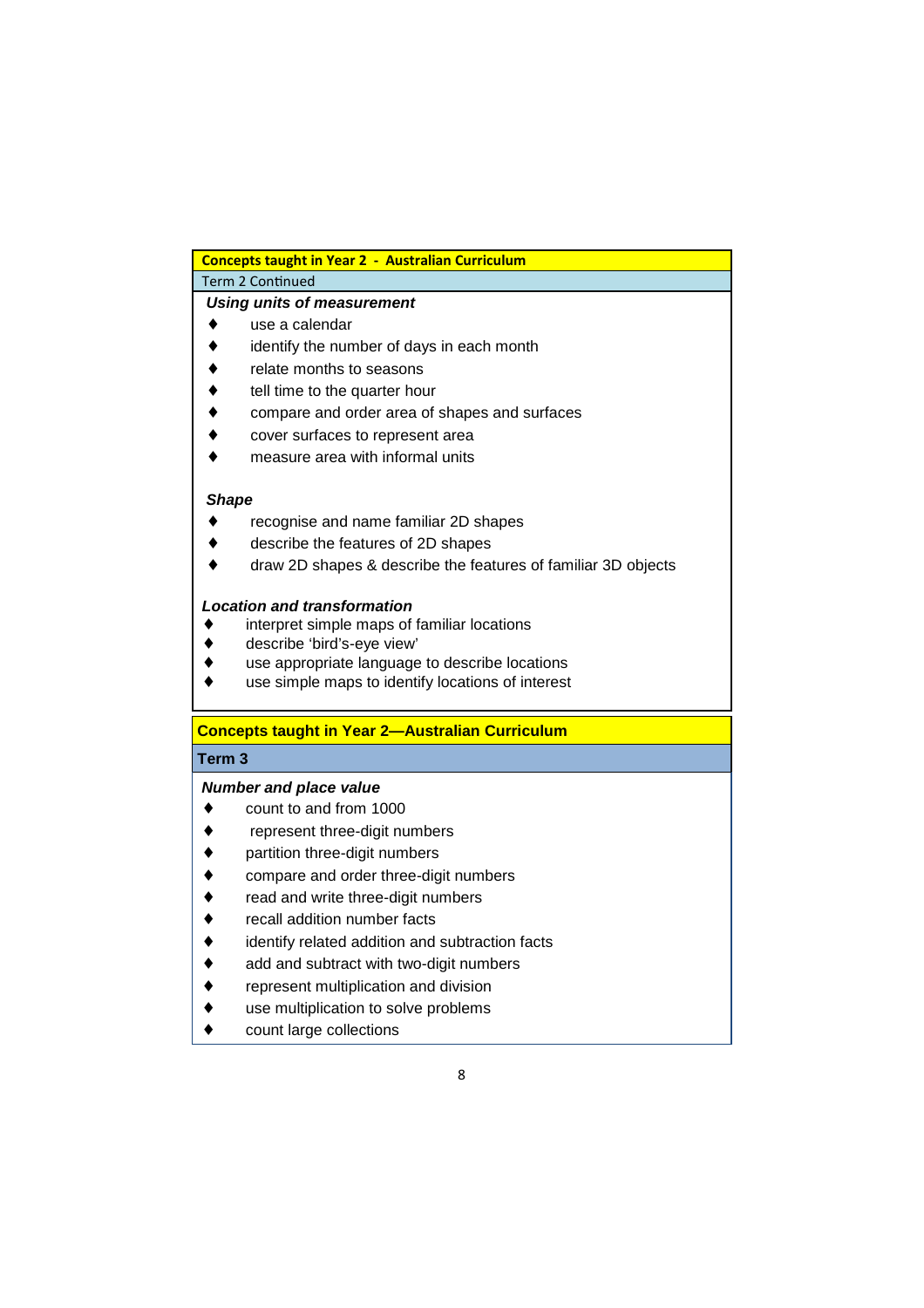## **Concepts taught in Year 2 - Australian Curriculum**

#### **Term 3 continued**

## **Fractions and decimals**

- ♦ divide shapes and collections into halves, quarters and eighths
- ♦ solve simple fraction problems

#### **Money and financial mathematics**

- ♦ count collections of coins & notes
- ♦ make & compare money amounts
- read & write money amounts
- compare money amounts

#### **Using units of measurement**

- ♦ compare and order objects
- ♦ measure length, area and capacity using informal units
- identify purposes for calendars
- ♦ explore seasons & calendars

#### **Location and transformation**

- ♦ describe the effect of single-step transformations including turns
- flips and slides
- identify turns, flips and slides in real world situations

## **Concepts taught in Year 2 - Australian Curriculum**

## **Term 4**

## **Number and place value**

- ♦ recall addition and subtraction number facts
- ♦ identify related addition and subtraction facts
- ♦ add and subtract with 2-digit and 3-digit numbers
- ♦ use place value to solve addition and subtraction problems
- ♦ represent multiplication and division
- ♦ connect multiplication and division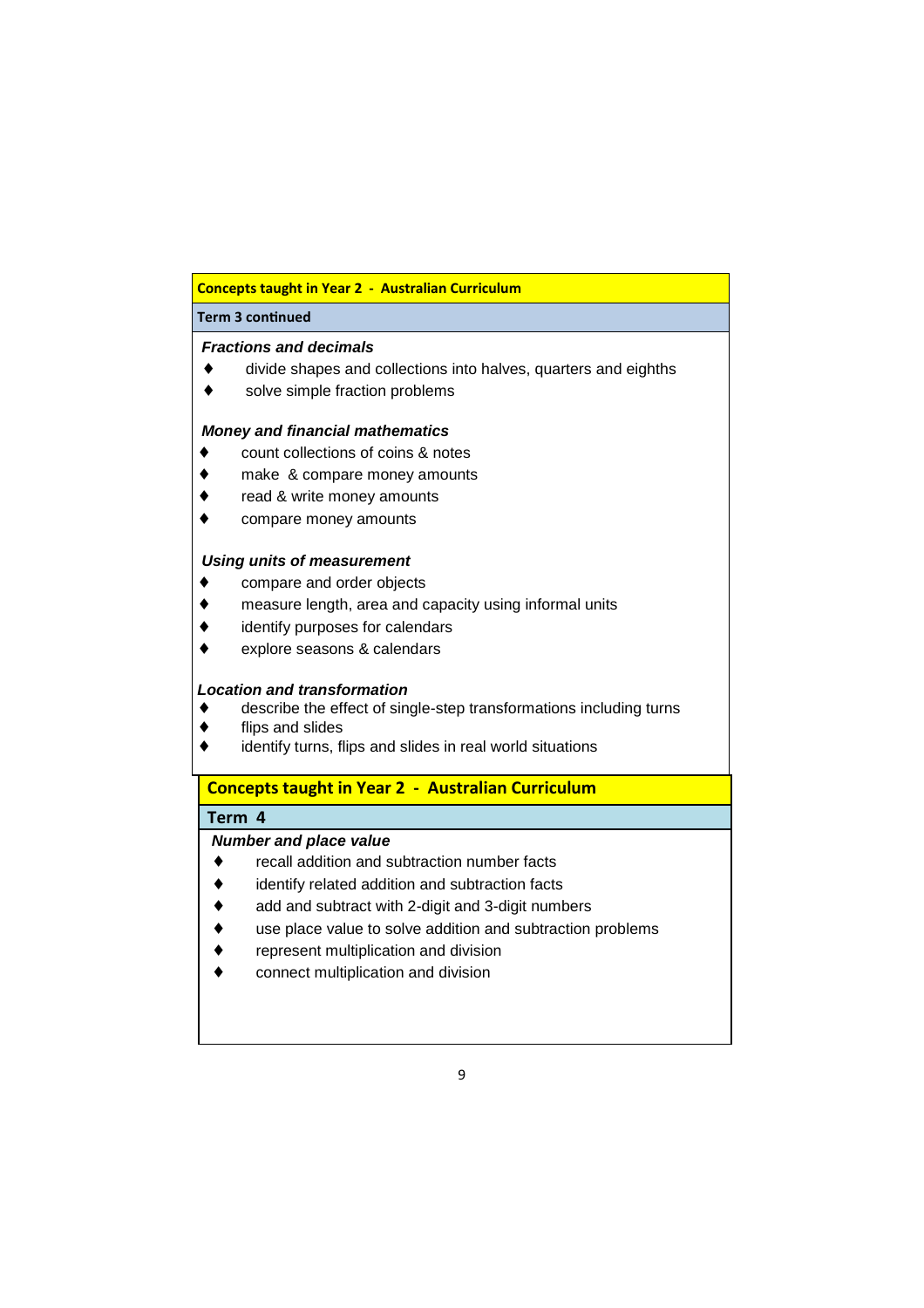## **Concepts taught in Year 2 - Australian Curriculum**

## **Term 4 continued**

## **Fractions and decimals**

♦ identify halves, quarter and eights of shapes and collections

## **Using units of measurement**

- ♦ directly compare mass of objects
- ♦ use informal units to measure mass, length, area and capacity of objects and shapes
- compare and order objects and shapes based on a single attribute
- ♦ tell time to the quarter hour

## **Shape**

- ♦ draw two-dimensional shapes,
- ♦ draw two-dimensional shapes with straight sides and curved lines
- ♦ describe two-dimensional shapes
- ♦ describe three-dimensional objects

## **Location and transformation**

- ♦ identify half and quarter turns
- ♦ represent flips and slides
- ♦ interpret simple maps

## **Chance**

- ♦ explore the language of chance
- ♦ make predictions based on data displays

## **Data representation and interpretation**

♦ Use data to answer questions, represent data